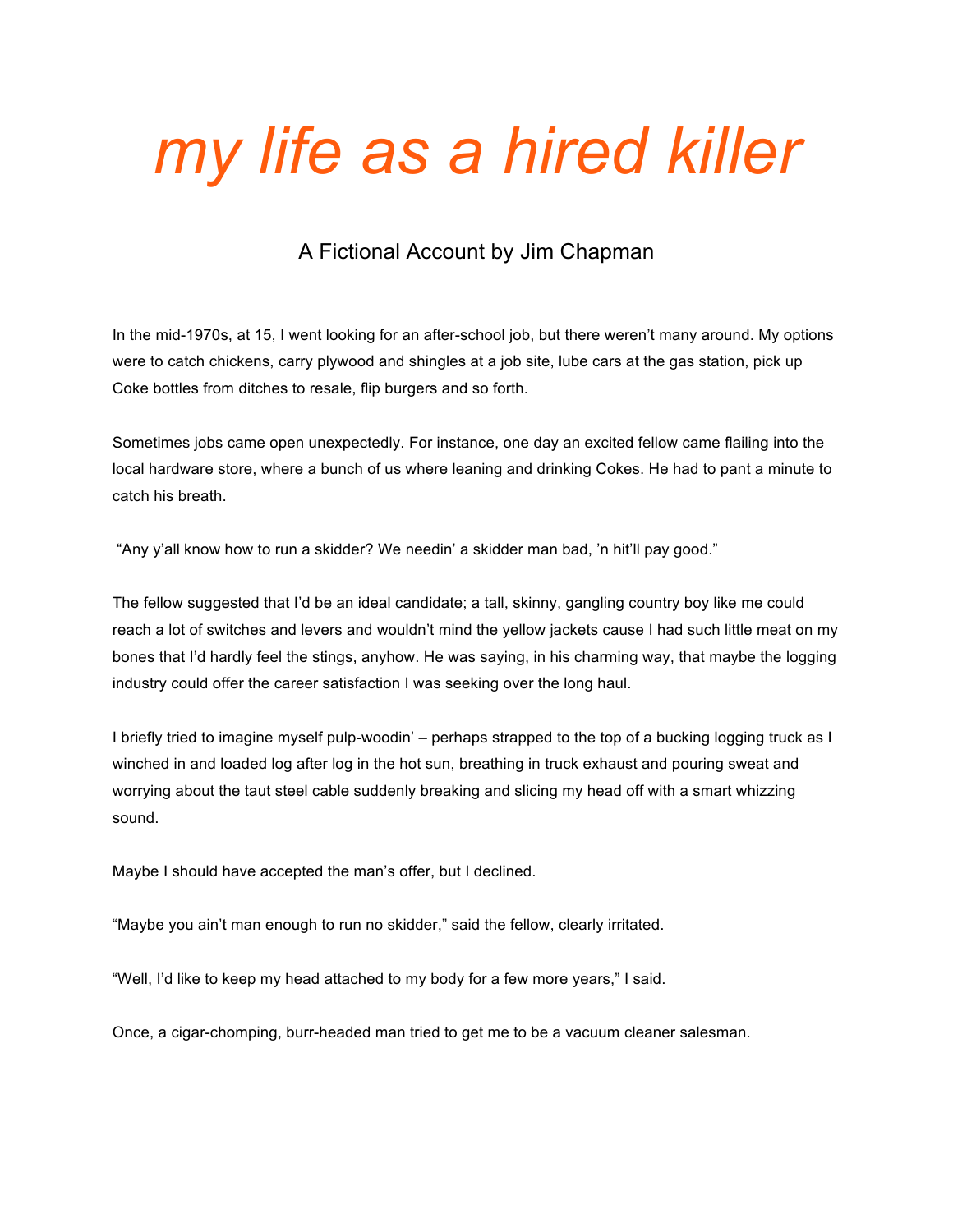"They's a pile – and I do mean a pile – of money to be made, I just need an assistant, a young feller like you, maybe. Get you a necktie and a little training. Shoot, boy, you ought to think about it!"

Yeah, it was a temptation. Maybe in 10 years I could be like this fellow, burr-headed, heavy-set, smelling like a wet cigar butt and driving a station wagon with mag wheels and speculating aloud over every passing woman's rear end and how it ought to be spanked.

As tempting as the offer was, I couldn't do it. Surely there was a better job out there waiting.

A school counselor tried to help me suss out my options. She suggested that the things I enjoy doing naturally are a good indicator of the type careers I might enjoy. She said the trick was to find what I enjoyed doing first. What was it I did for fun, in my spare time?

"Right after they catch the chickens in a chicken house, me and my friends swing sticks at the wild birds that get trapped in there. They come past you a hundred miles an hours. It's just like a battin' cage, only free." I tell her.

"Dear Lord!" she said, collecting herself.

She reframed the question, thinking to put it into a context that I might more easily grasp.

"OK, for example, let's say that you enjoy whacking at these … birds … in the chicken house, OK … well, maybe you are a good candidate for, let's say, pest control? Who knows? They say some folks love setting those loaded bait balls, roach hotels and foggers in crawl spaces and attics."

I shake my head, telling her, no, it was more of a hobby thing. Besides, you don't really hit many of the wild birds. It was more of a swing and miss situation. Plus, I didn't think of it as a career option.

"Ma'am, honestly, I don't want to set bait balls for a living," I leveled with her.

I told her I like country stuff, so maybe that was a help. You know, old timey stuff, like the stuff they have in the popular "Foxfire" books, things like reading the "signs" and living like a pioneer up in the mountains. Maybe I could be a pelt trapper, or something.

She knew the books and suggested, in a folksy voice, that sure, hey, if grandpappy taught me to slay and field dress a hog, and I enjoyed it, why not be a butcher and earn a good living – take home extra fancy pork chops, every night?"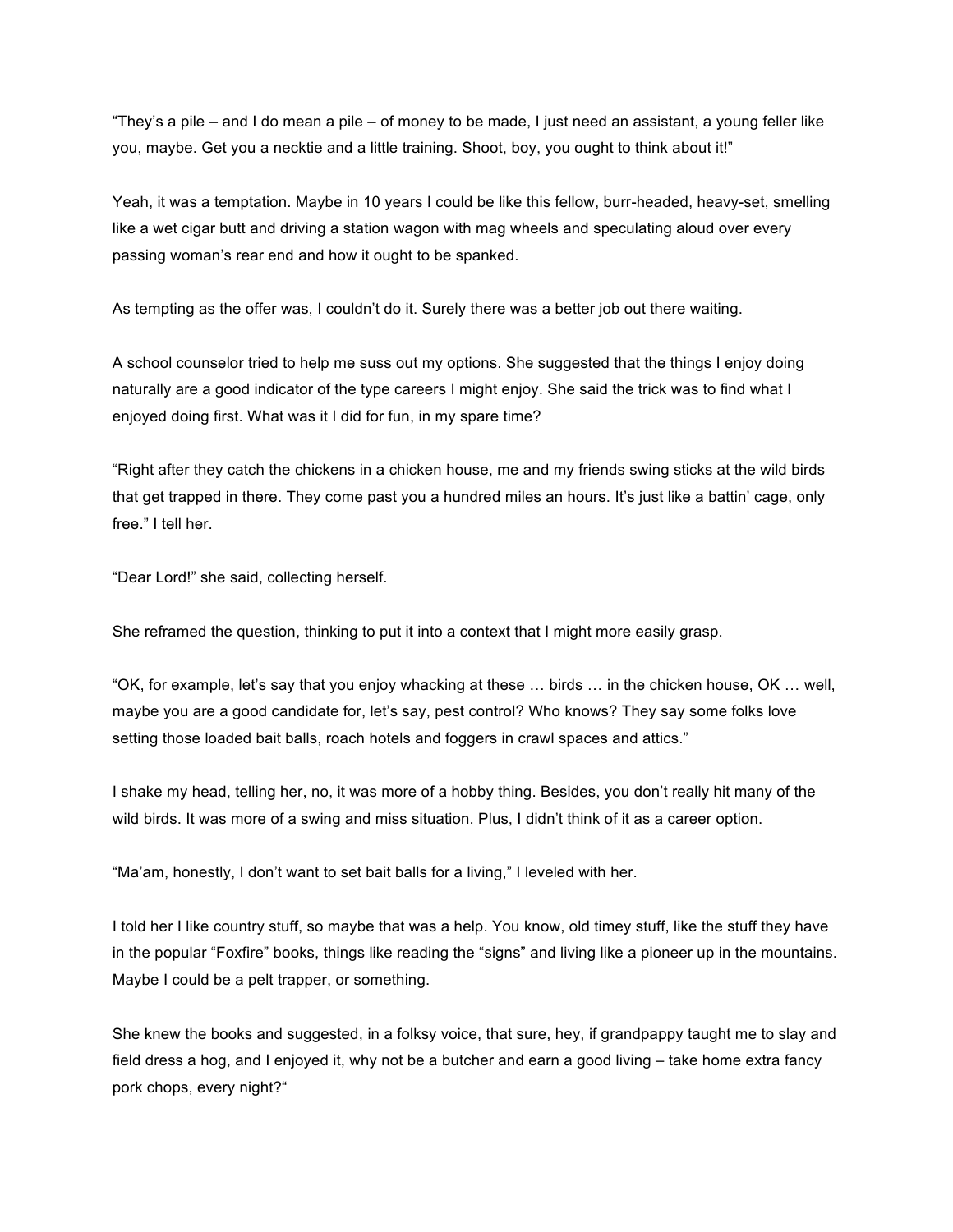"Did you want to be a butcher?" I asked her.

"Oh my dear Lord no! I most certainly did not," she exclaimed. "That's why I spent years and years in college preparing for the profession in which I am now engaged."

"What profession is that, ma'am?"

Long pause.

Well, she asked, what was I drawn to? Did I have a neat memory of seeing someone in a work setting, perhaps? Someone that enjoyed his or her job?

Oh yeah! I remembered seeing a guy on TV who was enjoying his job. "Well, I like that guy on TV, uh, Marlon Perkins, with the TV series about wild animals. He was cool. And "Sea Hunt," too, where they horse around with stingrays, sharks and alligator stuff. So yeah. Something like that, with Jeeps and gator boats and tranquilizer guns. And war stuff, too, yeah, with tanks blasting through walls. Yeah, I could do any of that," I told her.

Long pause.

"I was thinking more along the lines of a skill or trade," the counselor said crisply." A vocation. Something that people are willing to pay you for, because there is a need for it. Like, a welder, doctor, stenographer, shop owner, computer operator or dental assistant," she said, clearly irritated.

"So, beyond manhandling wild beasts and blasting through walls," she asked, "what did I actually enjoy – that involved some sort of skill?"

"Well, I do like to draw," I said, brightening.

"Well, there you go! You can become a commercial artist," she said. "That's where companies pay you to draw for them." I tried to imagine myself as a commercial artist. Actually, I had no idea what they did, except they got paid for drawing. I imagined they all drove convertibles and wore berets. Probably made a decent living, too. Lived on houseboats and had parrots on their shoulders. Probably wore a vest and a pinky ring. Had a girlfriend named something like Roxette who spoke a second language.

"Yes!" I said. "That's it! I'll do it!"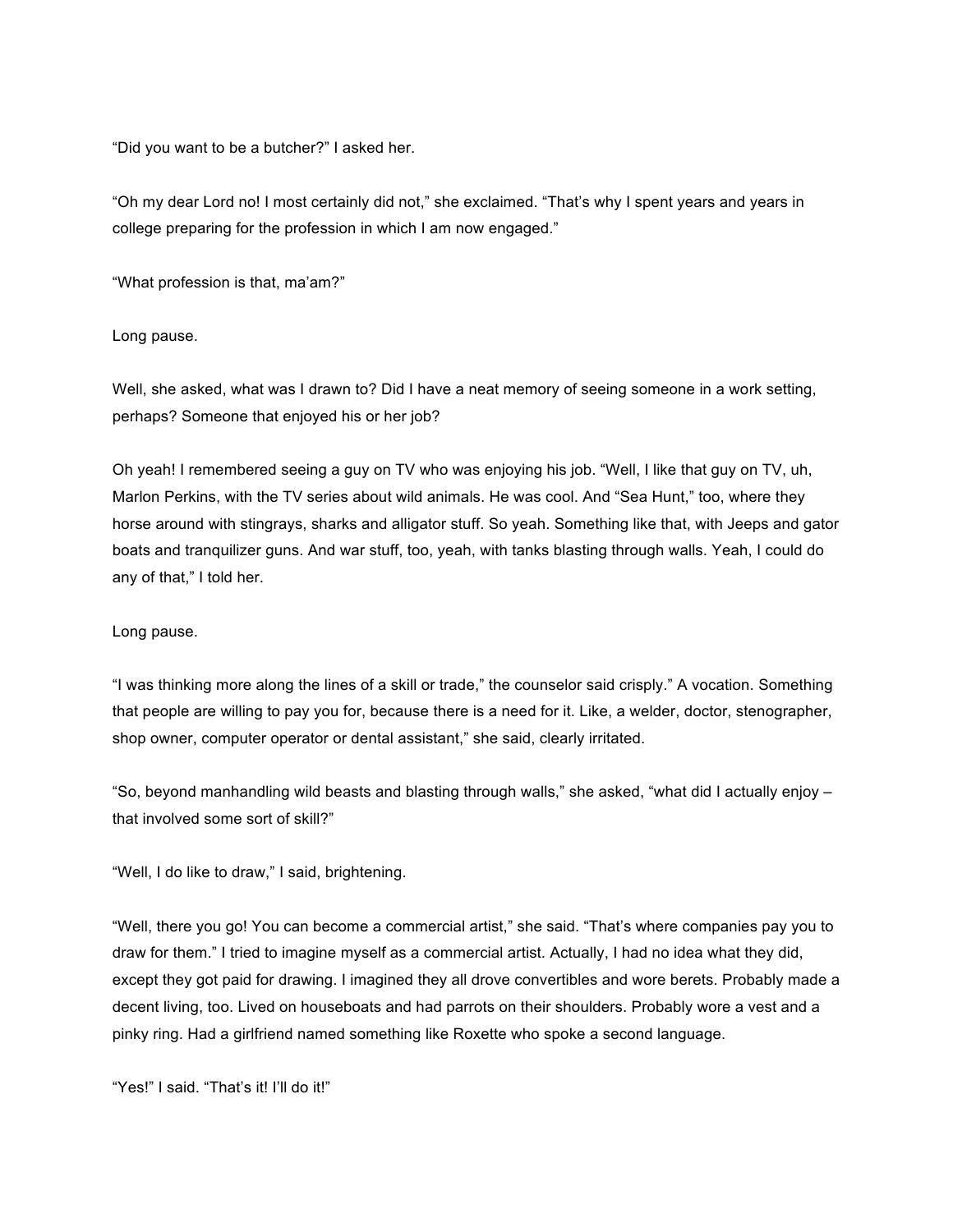The counselor beamed.

So that was that. I would be a commercial artist. It was all settled … everything except the part about actually finding a job doing as a commercial artist. Back then, there were zero commercial art jobs around except in the cities.

Since I was be stuck in the rural environs, my strategy was to get a job as close as I could to commercial art as I could and then work into the art thing later, as opportunities presented themselves.

The closest thing to getting a job in commercial art turned out to be actually nothing to do whatsoever with art. I took a job at a slaughterhouse, since it was the only part-time job I could land. Plus, I had no car, and no license, so the job needed to be within walking distance.

My job was to clean up the slaughterhouse right after they butchered hogs and cattle. The place had to be scrubbed clean as a whistle for those pesky inspectors who wouldn't let a wad of gristle or a runaway eyeball that rolled behind the band-saw go without penalty.

I quickly learned that a soiled slaughterhouse is not for the faint of heart, with its blood splashes, bone dust, gristle and bloody cuts marks on every surface. I also learned we civilized people are funny. Many say: I don't approve of killing; but I do like my steak. And you see the problem here – eating steak requires a bullet to the brain, whether behind my barn, your barn or someone else's barn.

In our culture, we have arrived at a clever, workable solution to this dilemma. We simply pretend slaughter and processing doesn't exist. Out of sight, out of mind.

Actually, slaughter exists in a zone of plausible deniability, the place where things happen – but they don't happen *officially*. It is the same heavy curtain that shields you from seeing the embalming of the dead, or admitting you dated your first cousin years ago (but only once, at that motel, after all that wine y'all had).

It never happened. End of story. (Even to this day, we still operate until this model.)

My role was to disassemble band saws and sausage grinders and pull out the gristle and cartilage giblets. I also scrubbed the bloodied cutting areas, pressure washing and wiping down the place until it sparkled and could pass inspection. The blood and guts were stored in barrels and had an odd smell of wet copper until the gut truck hauled them away each week. I never asked where they took it.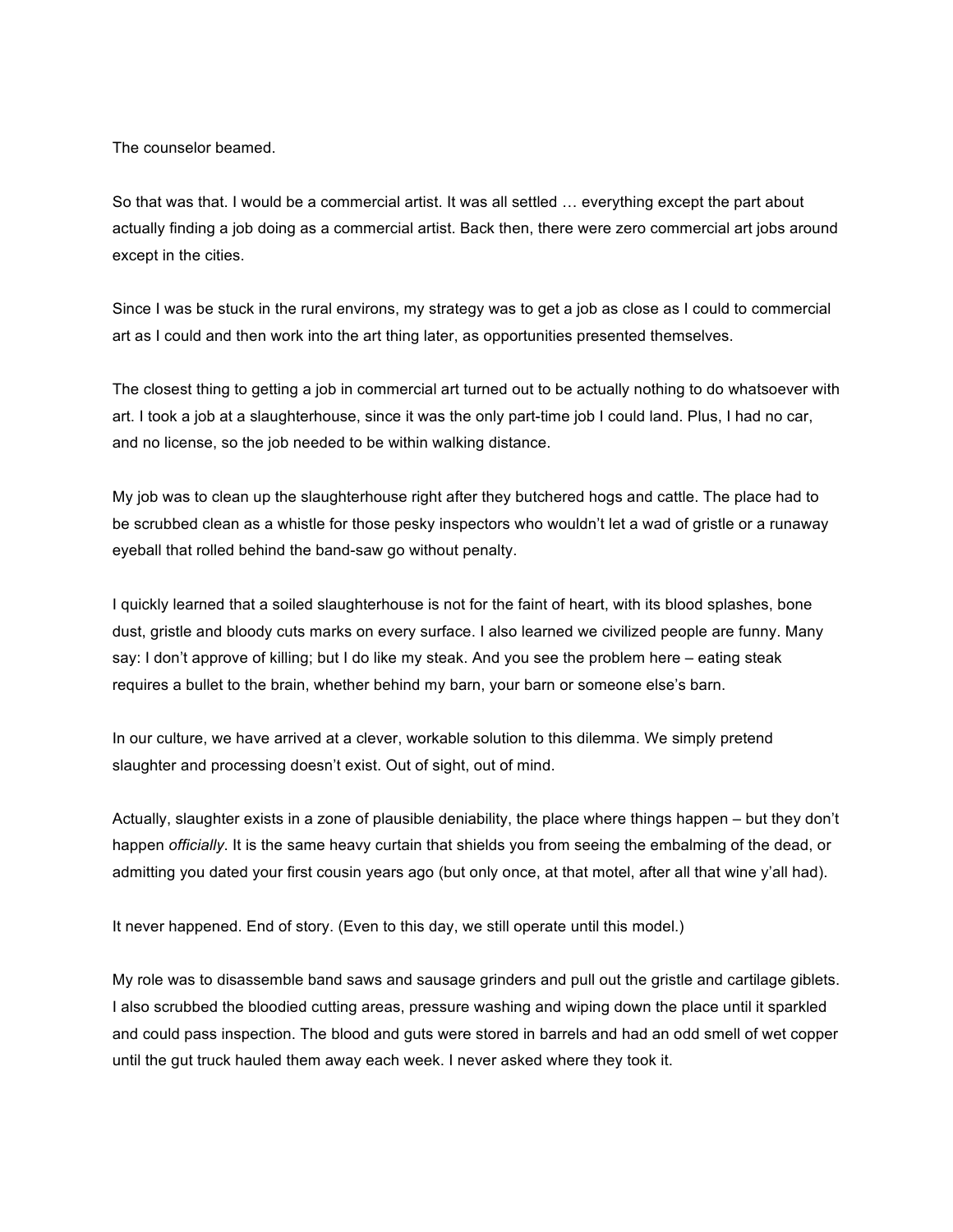I assumed they poured it out in someone's back-forty pasture; this partially explained the large number of buzzards in the area.

No, the job wasn't glamorous, but it did lend a bit of certain clout among my high school classmates, as it was not the typical hamburger joint or store clerk job. It made an impression on my ninth grade friends.

"Heard you landed a job?" they'd ask me at school.

"Yep … in the slaughter business," I'd tell them, letting the chilling word "slaughter" sink in for full effect. Now, yes, it's true I only cleaned the slaughterhouse, but I implied that I did a lot more, such as dropping thousand-pound beasts with hot lead, point blank, right between the eyes. I lightly tapped my forehead three times with a finger, stone cold poker faced.

They studied me for a long second.

I implied that I carved up the carcasses with a special razor knife, balanced for zigzag fighting in tight quarters like elevator shafts or radio towers. It was real commando crap, man. I tell them the knife was designed using Nazi technology we captured back in the war.

They look at me blank, puzzled.

"The war, you know, the "Big One,' blasting at Nazis … uh … Tiger Tanks …. Hitler?" I explain.

Yes! Now they nodded. And I told them about the secret labs our government operated, where goofilygrinning, captured Kraut scientists invented stuff like staged rockets, that awesome powdered drink mix "Tang" and fierce laser beams that could pierce a mouse's tit from Mars.

And those scientists are the very same geniuses who designed my butcher knife, I whisper, looking up slowly. I soaked up the admiration. I was pretty close to being like a hired killer, at least for a ninth-grader.

And I enjoyed my life as a hired killer. I really did.

The slaughterhouse folks were great people and took care of me, cabbage-wise, and are friends to this day. But even after the good money and the free bones for my dog, I began to suspicion something wasn't right.

I worried that I might not be the kind of person who could relax around the slaughter industry.